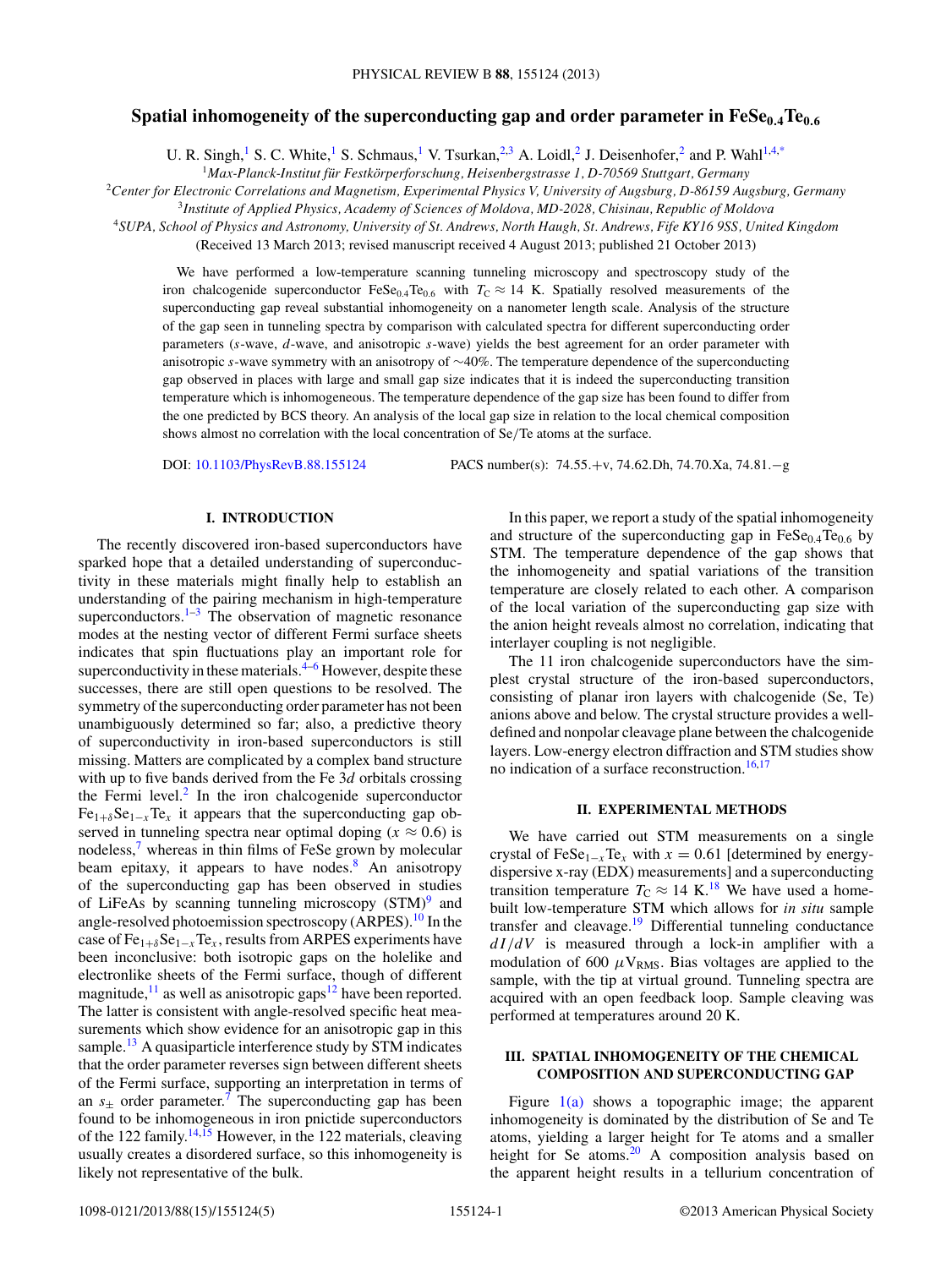<span id="page-1-0"></span>

FIG. 1. (Color online) (a) Atomically resolved topography of FeSe<sub>0.4</sub>Te<sub>0.6</sub> (80 × 80 nm<sup>2</sup>), taken at 2.1 K (*V* = 90 mV, *I* = 0*.*2 nA). Inset in (a) shows a magnified image of the atomic lattice, which contains Se and Te atoms. (b) Temperature-dependent spectra (4096 single spectra) averaged over an area of size  $20 \times 20$  nm<sup>2</sup> (stabilization condition:  $V = 40$  mV,  $I = 0.5$  nA).

 $x = 0.63 \pm 0.04$ , consistent with EDX measurements. We detect almost no excess iron impurities. Temperature-dependent spatially averaged  $dI/dV$  spectra from spectroscopic maps are depicted in Fig.  $1(b)$ , showing a superconducting gap similar to the one observed previously by Hanaguri *et al.*[7](#page-4-0) The superconducting gap is found to disappear roughly at  $T_{\rm C}$ . We note a pronounced asymmetry in the spectra, with different amplitudes of the coherence peaks at positive and negative bias voltages. The asymmetry is position dependent. In addition to the dominant coherence peaks at  $\pm 2.1$  mV (marked by dashed black lines), additional features can been seen outside the gap around ±5*.*5 mV (dashed red lines). These outer features are less reproducible than the inner coherence peaks, possibly because the orbital character of the associated bands couples only weakly to the tip of the STM. We can only speculate that they are likely due to a second, larger superconducting gap; however, they are not exactly symmetric with respect to the Fermi energy. Therefore, we concentrate on the lower-energy peaks in the following analysis.

For the investigation of the spatial variation of the size of the superconducting gap, spectra in the map are fitted for one polarity with a Dynes gap function,

$$
\frac{dI}{dV}(V) = \left| \text{Re} \left[ \frac{eV - i\Gamma}{\sqrt{(eV - i\Gamma)^2 - \Delta^2}} \right] \right|,\tag{1}
$$

where  $\Delta$  and  $\Gamma$  represent the size of the superconducting gap and quasiparticle-lifetime broadening, respectively. A spatial map of the local gap size obtained at positive polarity is presented in Fig.  $2(a)$ . (The one obtained for negative polarity shows the same qualitative behavior.) It can clearly be seen that the size of the superconducting gap is spatially inhomogeneous with a characteristic length scale on the order of one nanometer and varies between 0.25 and 2.2 meV [see Fig. 2(b)]. In Fig. 2(c), a series of spectra obtained along the line shown in Fig.  $2(a)$  shows the coherence peaks at  $\pm 2.1$ meV evolving from large gap (bottom) to small gap (top), where the coherence peaks almost disappear and rather only a depletion in the differential conductance is visible. A similar type of gap inhomogeneity has been found in the iron arsenide compound  $BaFe<sub>1.8</sub>Co<sub>0.2</sub>As<sub>2</sub>$  and has been explained by impu-



FIG. 2. (Color online) (a) Gap map of  $\text{FeSe}_{0.4}\text{Te}_{0.6}$  taken in an area of  $20 \times 20$  nm<sup>2</sup> obtained from a spectroscopic map taken with a tunneling set point of  $V = 40$  mV and  $I = 0.5$  nA before switching off the feedback loop. Over this area we have acquired temperaturedependent spectroscopic maps with  $64 \times 64$  points. (b) Histogram of the gap distribution. (c) Raw spectra along the line cut shown in (a). (d) Autocorrelation of the gap map taken over a large field of view  $(38 \times 38 \text{ nm}^2)$ . (e) Radial line cut around the center of the autocorrelation shown in (d) obtained by averaging azimuthally (blue); the solid red line represents a fit of an exponential decay to the radial line cut.

rity scattering.[14](#page-4-0) We detected very few impurities; therefore, it is unlikely that this is the main cause of inhomogeneity in our measurements. Thus, the main source of inhomogeneity in our sample has to be the disorder of Se/Te ions. However, in contrast to high-temperature cuprate superconductors where the inhomogeneity arises due to disorder of the dopant atoms, $^{21}$  $^{21}$  $^{21}$ here the substitution of Se by Te atoms is isoelectronic, so the mechanism linking the inhomogeneity to the local variation in the size of the superconducting gap has to be different.

To quantify the characteristic length scale of the inhomogeneity, which is also a measure for the coherence length, we have calculated the autocorrelation of the gap map [see Fig.  $2(d)$ ]. It shows a slight anisotropy between the two nominally equivalent Fe-Fe bond directions, which can be rationalized by nematic excitations detected in the same crystal. $^{22}$  $^{22}$  $^{22}$  By fitting an exponential decay function to the radially averaged line profile [see Fig.  $2(e)$ ] we find a decay length of  $\xi = 1.30$  nm, in good agreement with the coherence length obtained from  $H_{c2}$  of 1.5 nm.<sup>[23](#page-4-0)</sup>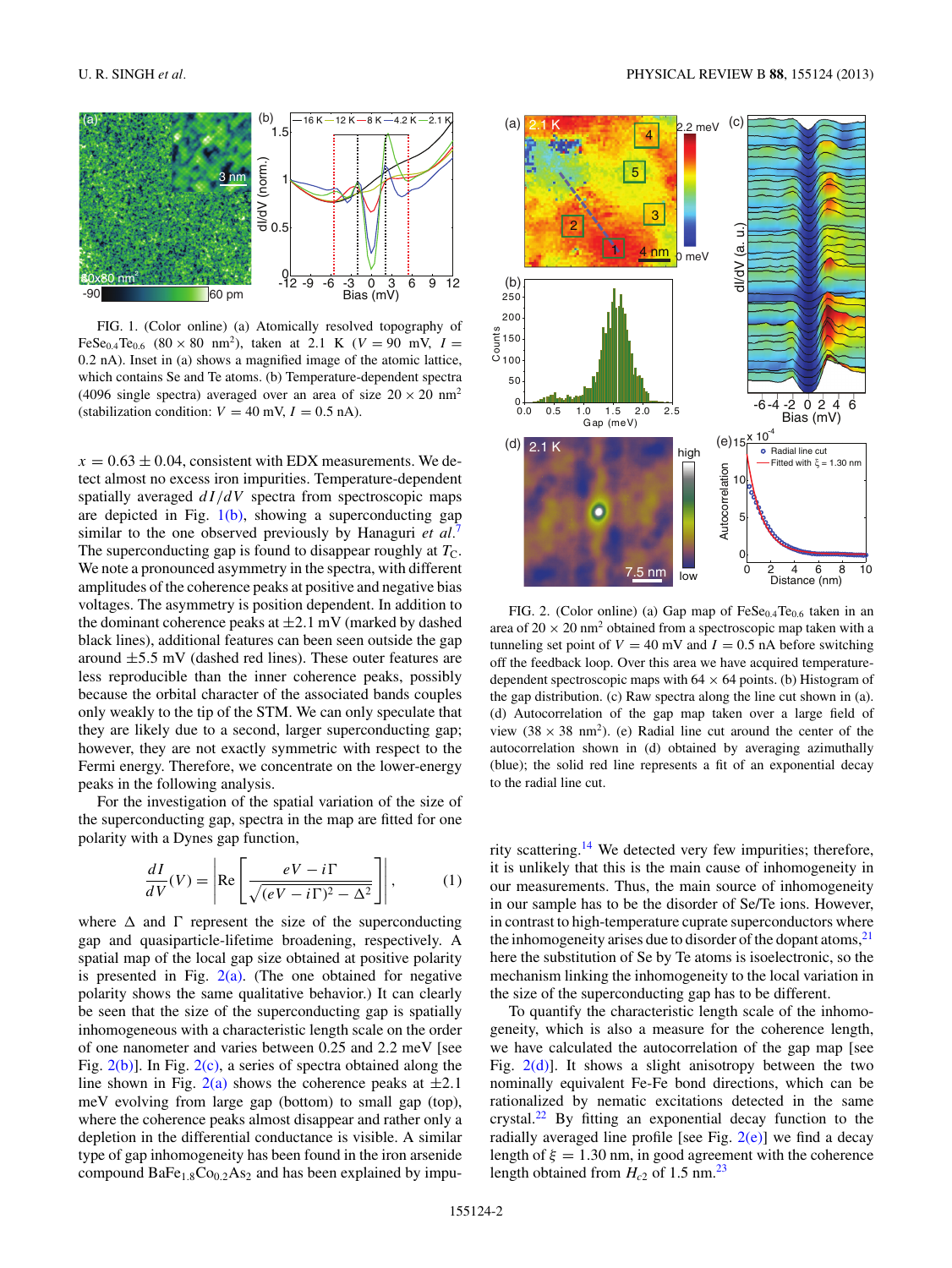# **IV. SUPERCONDUCTING GAP AND ANISOTROPY OF THE ORDER PARAMETER**

For a detailed analysis of the gap size as a function of temperature, we have compared our spectra with fits for different order parameters in order to determine which yields the best description. To this end, we have introduced different angular-dependent order parameters  $\Delta(\theta)$  into Eq. [\(1\).](#page-1-0) We have considered the cases of pure *s*-wave  $[\Delta(\theta) = \Delta_0]$ , anisotropic *s*-wave  $[\Delta(\theta) = \Delta_0 + \Delta_1 \cos 4\theta]$ , and *d*-wave  $[\Delta(\theta) = \Delta_0 \cos 4\theta]$  order parameters. Furthermore, to describe the temperature dependence of the spectra, we have accounted for the thermal broadening of the Fermi function.

The differential conductance *dI/dV* measured by STM can be considered proportional to the density of states of the sample, where the proportionality constant depends on the tip height and details of the tip apex. $24$  To eliminate these effects and contributions from the normal-state density of states in our spectra taken below  $T_{\rm C}$ , we have divided them by spectra acquired with the same tunneling parameters in the normal state at  $T > T<sub>C</sub>$ .

Figure 3 shows a spatially averaged spectrum taken at 2*.*1 K, normalized and symmetrized around zero bias (symbols). The solid lines show Dynes equation [Eq. [\(1\)\]](#page-1-0) fits with different order parameters  $\Delta(\theta)$ . The best fit is obtained for the anisotropic *s*-wave scenario; pure *s*-wave and *d*-wave scenarios do not give the same level of agreement. The extracted gap size is  $\Delta_0 = 1.42$  meV—close to the results obtained from previous STM measurement showing coherence peaks in the tunneling spectra at  $\pm 1.7$  meV (Ref. [7\)](#page-4-0) and  $ARPES$ ,<sup>[11](#page-4-0)</sup> and somewhat smaller than what has been seen by optical spectroscopy  $(2.5 \text{ meV})^{25}$  $(2.5 \text{ meV})^{25}$  $(2.5 \text{ meV})^{25}$  For the anisotropy we obtain  $\Delta_1 = 0.60$  meV. While we do fit the anisotropy by considering a cos 4*θ* term, we cannot exclude that the anisotropy is governed, e.g., by a cos 2*θ* term, because the resulting spectrum remains the same for any integer multiple of *θ*.



FIG. 3. (Color online) The black symbols represent a spectrum extracted from a spatial average of the map shown in Fig. [2\(a\)](#page-1-0) at 2*.*1 K. The spectrum has been symmetrized and normalized as discussed in the text. Blue, red, and green solid lines are fitted curves using Eq. [\(1\)](#page-1-0) with *s*-wave  $[\Delta(\theta) = \Delta_0]$ , anisotropic *s*-wave  $(\Delta_0 + \Delta_1 \cos 4\theta)$ , and *d*-wave ( $\Delta_0 \cos 2\theta$ ) gap functions, respectively.

The anisotropy which we obtain is ∼40% of the gap magnitude, consistent with angle-resolved specific heat experiments for samples of slightly different composition  $(FeSe<sub>0.45</sub>Te<sub>0.55</sub>)$ ,<sup>[13](#page-4-0)</sup> for which an anisotropy of  $\approx$ 50% was found. Recently, from measurements by laser ARPES an anisotropy of 25% has been reported with a superconducting gap of  $\Delta_0 = 1.63$  meV at 2.5 K;<sup>[12](#page-4-0)</sup> both are quite close to the values extracted from our fits.

# **V. TEMPERATURE DEPENDENCE OF THE SUPERCONDUCTING GAP**

In order to explore the evolution of the superconducting gap with temperature we have acquired spectroscopic maps at temperatures between 2*.*1 and 12 K in the same area of the sample as shown in Fig.  $2(a)$ . The temperature-dependent spectra taken in regions with large and small local gap size [see Figs.  $4(a)$  and  $4(b)$  reveal that in different regions the superconducting gap disappears at different temperatures. For example, spectra taken at 12 K in a region with a large local gap size  $[Fig. 4(a)]$  still show a slight dip near zero-bias voltage which is absent in spectra taken in a region with a small gap size [Fig.  $4(b)$ ] at the same temperature.

We can determine local transition temperatures  $T<sub>C</sub>$  by fitting Eq. [\(1\)](#page-1-0) with the anisotropic *s*-wave gap function to spectra averaged over regions with similar local gap size. In Figs. 4(c) and 4(d) we show symmetrized and normalized spectra from regions with large and small local gap size taken at different temperatures. [Note that some spectra show spurious features which are tip related; see, e.g., spectra taken at 5 K in Figs.  $4(c)$  and  $4(d)$  near  $\pm 5$  mV). The values of the gap size



FIG. 4. (Color online) (a) and (b) Averaged spectra acquired at different temperatures over two different areas of size  $\sim$ 3 × 3 nm<sup>2</sup> each in regions with large [position 1 in Fig.  $2(a)$ ] and small [position 5 in Fig. [2\(a\)\]](#page-1-0) local gap size. (c) and (d) Symmetrized and normalized spectra taken at different temperatures in regions of (a) large and (b) small gap size with fits (solid lines) according to Eq. [\(1\)](#page-1-0) for an anisotropic *s*-wave order parameter and accounting for thermal broadening. Spectra are normalized by spectra taken at 16 K.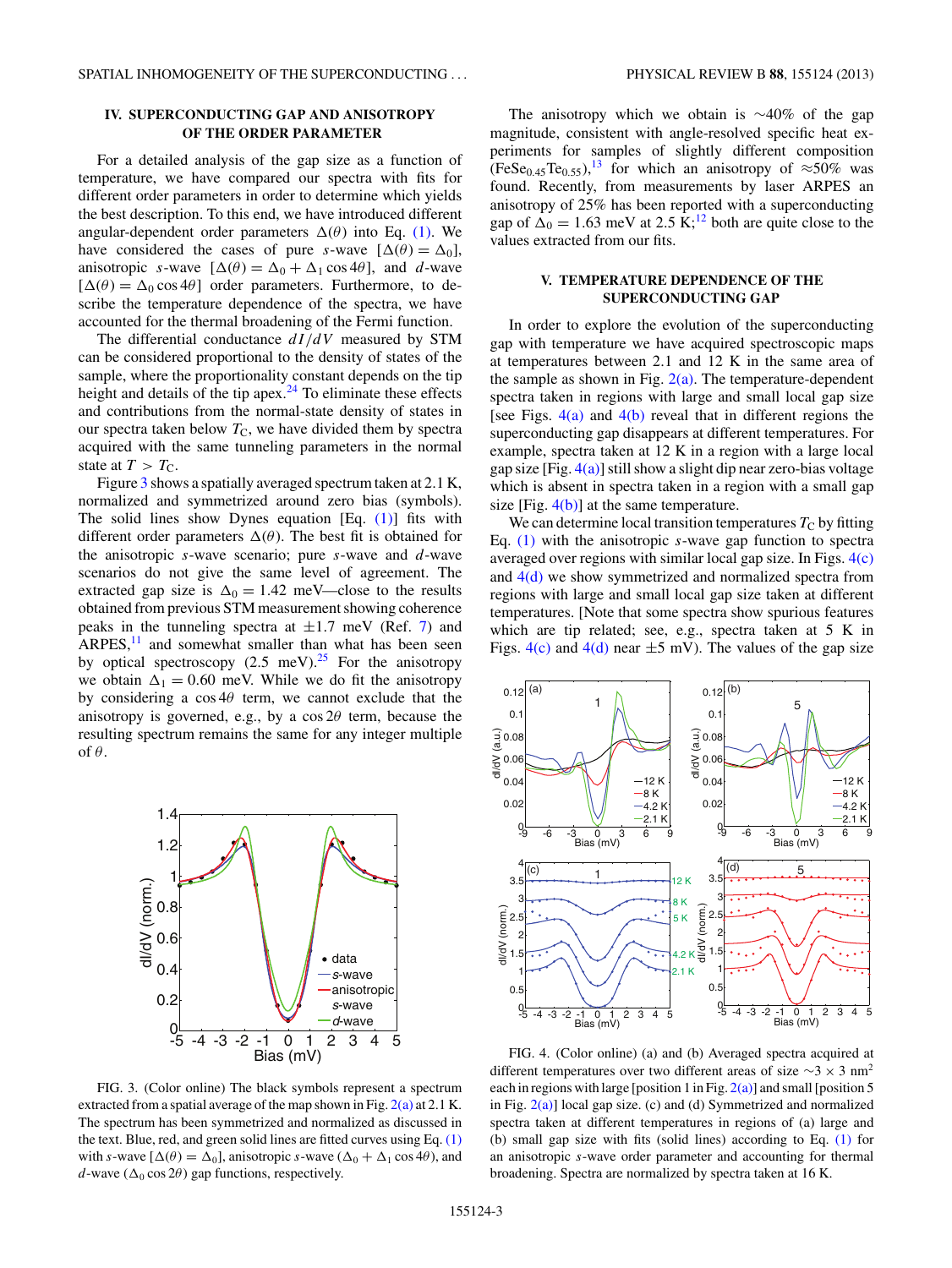<span id="page-3-0"></span>

FIG. 5. (Color online) (a) Gap size  $\Delta_0$  as a function of *T* for different gap regions [marked in Fig. [2](#page-1-0) (a)], showing local differences in the temperature at which the gap is completely closed. Solid lines are fits of a  $\sqrt{1 - T/T_C}$  behavior for the temperature dependence of the gap size. The dashed light blue line is the temperature dependence of the superconducting gap as it would be expected from BCS theory for an *s*-wave gap [assuming the same  $T_C$  and  $\Delta_0(0)$  as obtained from the fit of the dark blue line for region 1]. (b) Tunneling spectra from a spectroscopic map averaged for different ranges of relative topographic heights and normalized at  $V = -10$  mV (marked by the green arrow). Inset: The same spectra as in the main graph normalized at the energy of the coherence peak (marked by the blue arrow).

 $\Delta_0$  obtained from the fits show a monotonic decrease with  $\sqrt{1 - T/T_C}$  behavior. Their temperature dependence differs increasing temperature as shown in Fig.  $5(a)$ ; they follow a from that expected from BCS theory for a weak-coupling superconductor, especially at low temperatures  $T < T<sub>C</sub>$ , where the gap size becomes almost independent of temperature according to BCS theory.<sup>[26](#page-4-0)</sup> The critical temperatures which we obtain from regions of different gap size range from 10 to 14 K. Thus, it is really the superconducting transition temperature which is spatially inhomogeneous in  $FeSe<sub>0.4</sub>Te<sub>0.6</sub>$ . Furthermore, also the temperature dependence itself shows some spatial variation as can be seen from comparing the curves in Fig. 5(a). From the fits, the gap size  $\Delta_0(0)$  in the limit of low temperature can be extracted, yielding a ratio  $2\Delta_0(0)/k_BT_C$  in a range from 2.5 to 3.2. This value is somewhat smaller than what would be expected from weak-coupling BCS theory, which gives  $2\Delta_0(0) = 3.52k_BT_C$ .

#### **VI. DISCUSSION**

Having established the relation between local gap size and transition temperature, we can compare the local superconducting gap size with the local chemical composition. As confirmed by x-ray diffraction, the chalcogen height of Se and Te atoms above the iron layer differs substantially.<sup>[27](#page-4-0)</sup> We can extract a measure of the local chalcogen height from the apparent height in the topographic image acquired simultaneously with the map. In Fig.  $5(b)$ , tunneling spectra extracted from a map are averaged for different relative topographic heights, revealing that the height of the coherence peak decreases with the increase in the chalcogen height but the change in the superconducting gap size is very small. From spectra normalized at the coherence peak energy [see inset of Fig.  $5(b)$ ] it can be seen that the gap size is almost independent of anion height. The influence of the anion height on electronic, superconducting, and magnetic properties of iron-based superconductors and their parent compounds has been widely discussed in the literature.<sup>[28–30](#page-4-0)</sup> Details of the Fermi surface depend on the pnictogen/chalcogen height; for iron calcogenides, it has been shown that different magnetic orders are stabilized depending on the chalcogen height.<sup>[30](#page-4-0)</sup> Also its influence on superconductivity has been investigated, $2<sup>9</sup>$  showing that even a change in the symmetry of the superconducting order parameter can occur as a function of anion height. This sensitivity stems from the chemical bond between iron *d* orbitals and the chalcogen or pnictogen *p* orbitals, whose strength depends strongly on the bond angle. The lack of a clear correlation between the local anion height and the size of the superconducting gap in our measurements indicates that there is substantial interlayer coupling and the superconducting properties are not only governed by the chemistry within one iron chalcogenide layer. Density functional theory calculations comparing the band structures between FeSe and FeTe show that indeed in FeTe there are bands at the Fermi energy with a strong dispersion in the direction perpendicular to the iron chalcogenide planes,  $31$ suggesting substantial interlayer coupling, which plays a smaller role in FeSe. Our data suggest that at the doping of our sample the superconducting properties are already substantially influenced by coupling between the layers.

#### **VII. CONCLUSION**

In conclusion, we have studied the spatial inhomogeneity and temperature dependence of the superconducting gap of FeSe<sub>1-*x*</sub>Te<sub>*x*</sub> with  $x = 0.6$ . We find that the spectra are best described by an anisotropic *s*-wave gap function with an anisotropy of ∼40%. Temperature-dependent spectra acquired with an atomic registry show that the local variation in gap size is directly linked to a local variation in the superconducting transition temperature. The correlation with the local concentration of selenium and tellurium atoms shows no clear trend. Our data indicate that the local superconducting gap size is not only determined by the chemical composition within the topmost iron chalcogenide layer, but it is also influenced by deeper layers.

## **ACKNOWLEDGMENTS**

U.R.S. acknowledges support by the Alexander-von-Humboldt Foundation; furthermore, we acknowledge support by SPP1458 of the DFG through Projects No. WA2510/1-1 and No. DE1762/1-1.

\* gpw2@st-andrews.ac.uk

<sup>1</sup>G. R. Stewart, [Rev. Mod. Phys.](http://dx.doi.org/10.1103/RevModPhys.83.1589) **83**, 1589 (2011).

<sup>&</sup>lt;sup>2</sup>P. J. Hirschfeld, M. M. Korshunov, and I. I. Mazin, [Rep. Prog. Phys.](http://dx.doi.org/10.1088/0034-4885/74/12/124508) **74**[, 124508 \(2011\).](http://dx.doi.org/10.1088/0034-4885/74/12/124508)